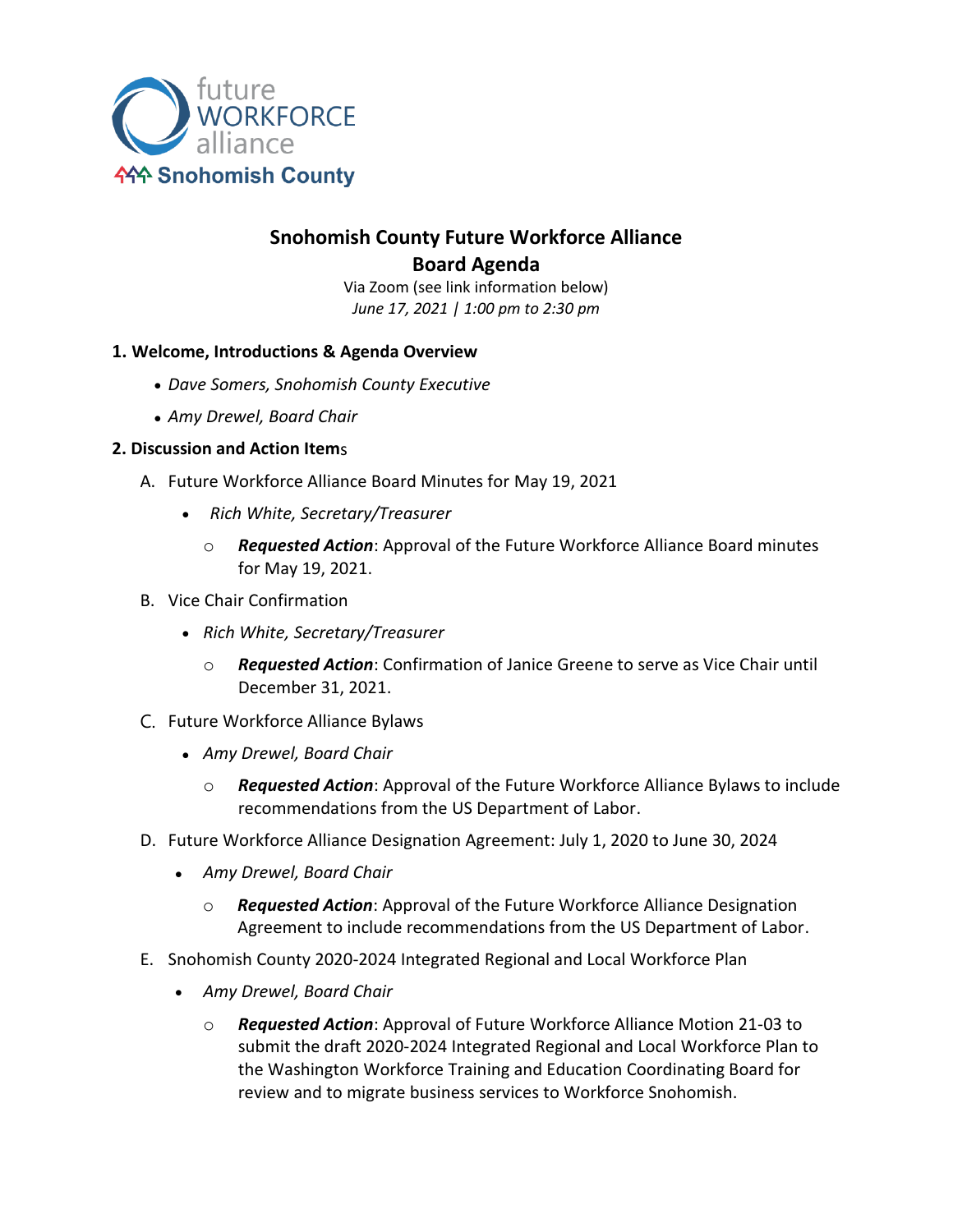- F. Workforce Innovation & Opportunity Act Budget for Snohomish County July 1, 2021, to June 30, 2022
	- *Joy Emory, CEO of Workforce Snohomish*
		- o *Requested Action*: Approval of the budget to provide workforce development services in Snohomish County for the period July 1, 2021 thru June 30, 2022 funded by the Workforce Innovation & Opportunity Act.
- G. One-Stop Operator Sole-Source Procurement
	- *Joy Emory, CEO of Workforce Snohomish*
		- o *Requested Action:* Approval of Future Workforce Alliance Motion 21-04 for a sole-source procurement for a One Stop Operator for a period of one-year beginning July 1, 2021, thru June 30, 2022.
- H. WorkSource Site Recertification (Everett & Lynnwood)
	- Mark Clark & Scott Forslund, Future Workforce Alliance Board Members
		- o *Requested Action*: Approval of Future Workforce Alliance Motion 21-05 to certify the WorkSource sites in Everett and Lynnwood.

# **3. Discussion & Information Items**

- A. Youth Working Group Update
	- *Rich White, Chair of the Future Workforce Alliance Youth Working Group*
- B. Workforce Strategic Plan Status and Update
	- *Trudy Parsons, MDB Insight, Inc.*

## **4. Public Comment**

• *Amy Drewel, Board Chair*

## **5. Adjourn**

• *Amy Drewel, Board Chair*

Open Meetings Act Statement: The meeting conforms to the Public Meeting Act RCW 42.30.010

If you would like to participate remotely in this meeting, see the Zoom information below. You will be able to provide comments remotely during the Public Comment portion of the meeting, or you may also e-mail comments to the Office of Economic Recovery and Resiliency at SnohomishCountyRecovers@snoco.org, or by mail to 3000 Rockefeller Ave M/S 407 | Everett, WA 98201-4046.

## **ZOOM MEETING REMOTE PARTICIPATION INFORMATION**

Join Zoom Meeting

<https://zoom.us/j/93477475389?pwd=Mjk4VFRRK0grK0hkMVEwMEJHMDY2QT09>

Meeting ID: 934 7747 5389

Passcode: 163210